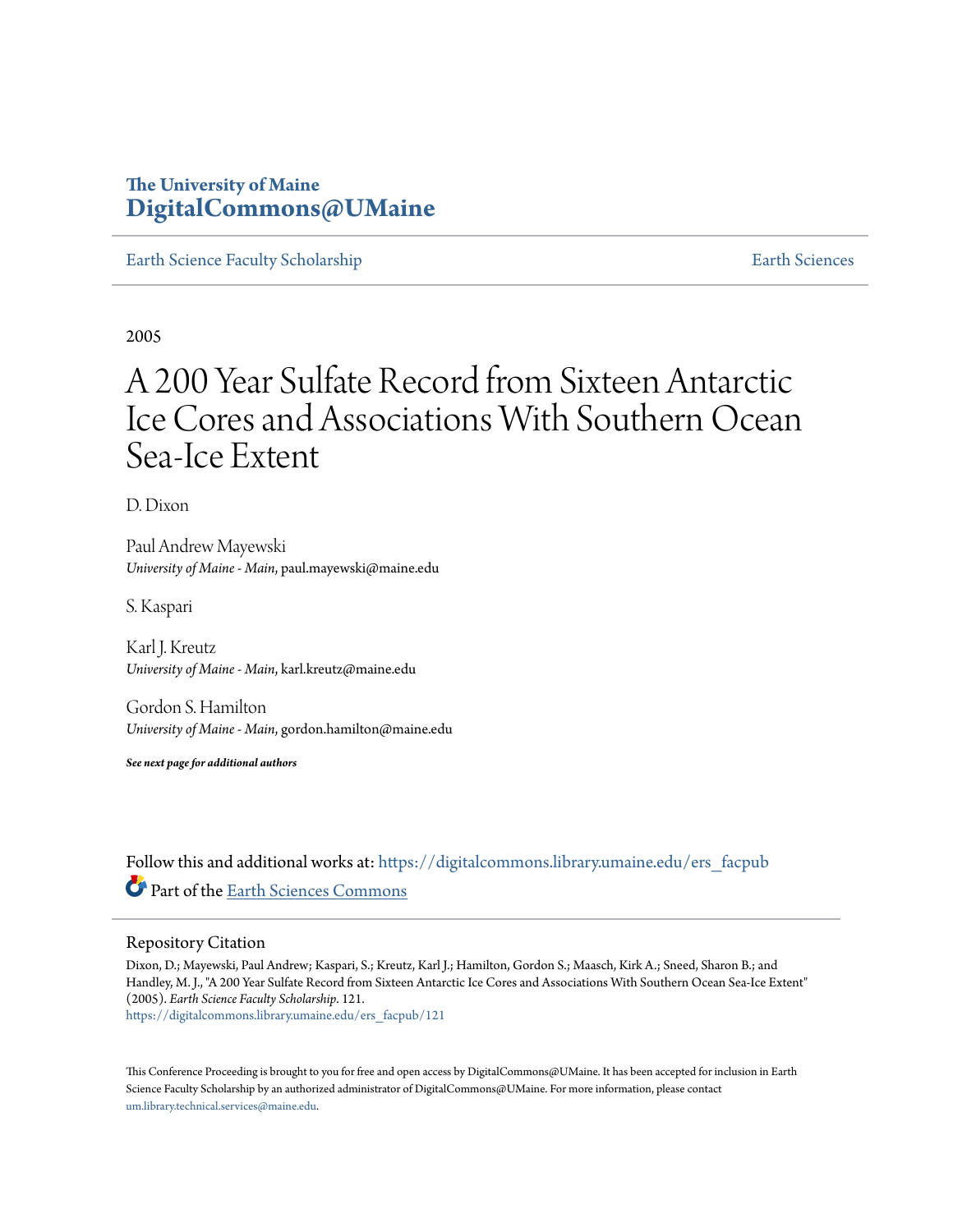## **Authors**

D. Dixon, Paul Andrew Mayewski, S. Kaspari, Karl J. Kreutz, Gordon S. Hamilton, Kirk A. Maasch, Sharon B. Sneed, and M. J. Handley

This conference proceeding is available at DigitalCommons@UMaine: [https://digitalcommons.library.umaine.edu/ers\\_facpub/121](https://digitalcommons.library.umaine.edu/ers_facpub/121?utm_source=digitalcommons.library.umaine.edu%2Fers_facpub%2F121&utm_medium=PDF&utm_campaign=PDFCoverPages)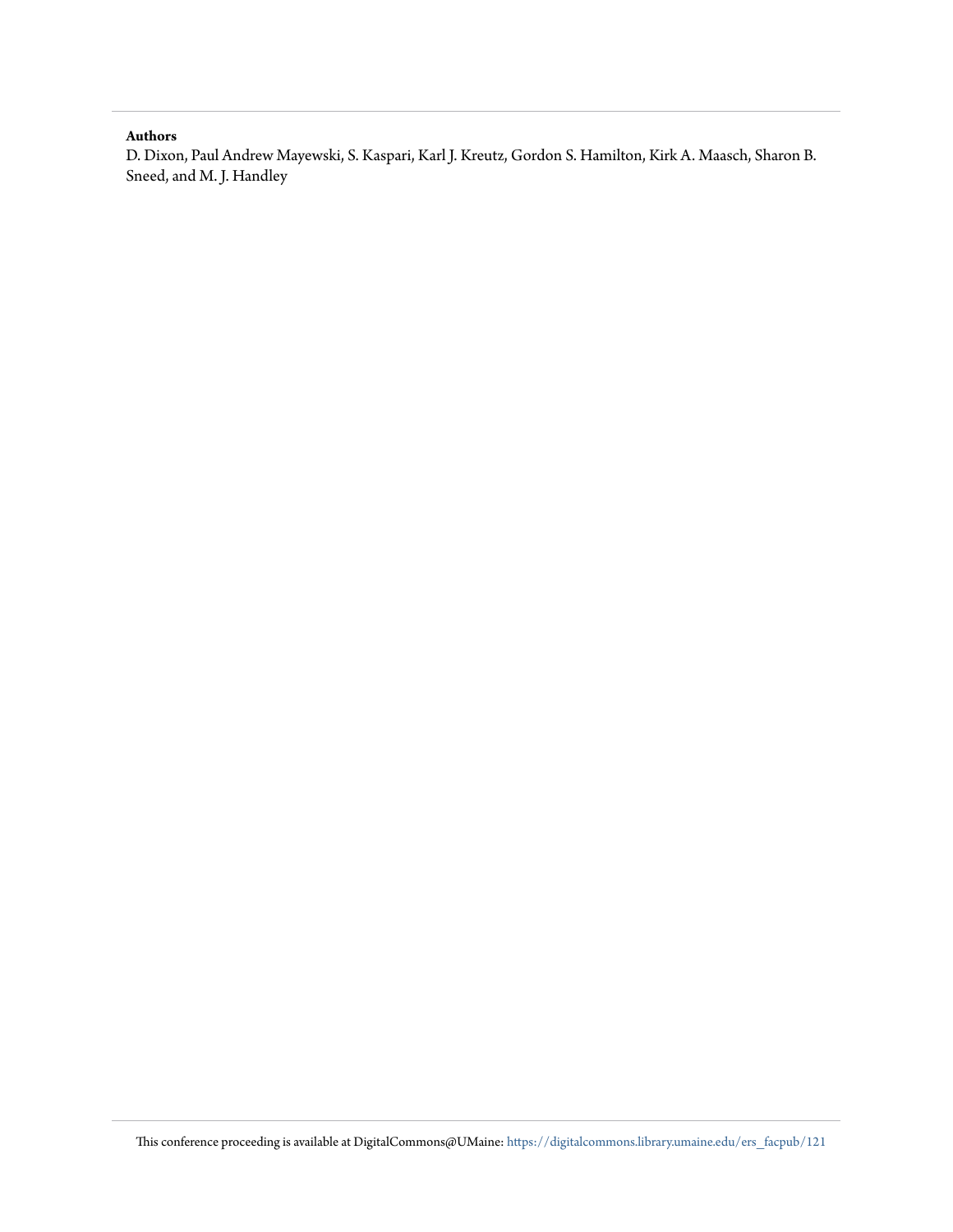## A 200 year sulfate record from 16 Antarctic ice cores and associations with Southern Ocean sea-ice extent

Daniel DIXON, Paul A. MAYEWSKI, Susan KASPARI, Karl KREUTZ, Gordon HAMILTON, Kirk MAASCH, Sharon B. SNEED, Michael J. HANDLEY

Climate Change Institute, Department of Earth Sciences, University of Maine, 303 Bryand Global Sciences Center, Orono, ME 04469-5790, USA E-mail: daniel.dixon@maine.edu

ABSTRACT. Chemistry data from 16, 50-115 m deep, sub-annually dated ice cores are used to investigate spatial and temporal concentration variability of sea-salt (ss)  $SO_4^{2-}$  and excess (xs)  $SO_4^{2-}$ over West Antarctica and the South Pole for the last 200 years. Low-elevation ice-core sites in western West Antarctica contain higher concentrations of  $SO_4^{2-}$  as a result of cyclogenesis over the Ross Ice Shelf and proximity to the Ross Sea Polynya. Linear correlation analysis of 15 West Antarctic ice-core  $SO_4^2$  time series demonstrates that at several sites concentrations of ssS $O_4^2$  are higher when sea-ice extent (SIE) is greater, and the inverse for  $x\ s{SO_4}^{2-}$ . Concentrations of  $x\ s{SO_4}^{2-}$  from the South Pole site (East Antarctica) are associated with SIE from the Weddell region, and West Antarctic  $x$ sSO<sub>4</sub><sup>2</sup> concentrations are associated with SIE from the Bellingshausen-Amundsen-Ross region. The only notable rise of the last 200 years in  $x\ s{SO_4}^{2-}$ , around 1940, is not related to SIE fluctuations and is most likely a result of increased  $xSO_4^2$  production in the mid-low latitudes and/or an increase in transport efficiency from the mid-low latitudes to central West Antarctica. These high-resolution records show that the source types and source areas of  $\text{ssSo}_{4}^{2-}$  and  $\text{xsSo}_{4}^{2-}$  delivered to eastern and western West Antarctica and the South Pole differ from site to site but can best be resolved using records from spatial ice-core arrays such as the International Trans-Antarctic Scientific Expedition (ITASE).

## **INTRODUCTION**

Reliable instrumental records of Earth's climate have only been collected since the late 19th century; of these, highresolution records of Southern Hemisphere climate are geographically sparse and rarely extend back more than 50 years. A longer perspective on climate variability can be obtained by studying natural archives that provide proxies for past climate, such as tree rings, sediment cores and ice cores.

Antarctic ice cores are a valuable resource for reconstructing the climate of the past because they can provide sub-annually resolved, continuous proxy records of atmospheric temperature, atmospheric circulation, precipitation, the El Niño-Southern Oscillation and sea-ice extent, among others (Jouzel and others, 1983; Mayewski and others, 1995, 2004; Cullather and others, 1996; Kreutz and others, 1997, 2000a; Meyerson and others, 2002). Furthermore, strong teleconnections link the continent to the mid- and low latitudes (Carleton, 1992), ensuring that records of Southern Hemisphere climate are captured in the chemistry of its snow and ice layers.

Sulfate  $(SO_4^2)$  is one of the major chemical species present in Earth's atmosphere, and its aerosols are involved in many important atmospheric processes.  $SO_4^2$  aerosols play a significant role in the heat budget of the global atmosphere, mainly through the scattering of incoming solar radiation and through indirect effects involving clouds (Charlson and others, 1990).  $SO_4^2$ -from large explosive volcanic eruptions significantly affects stratospheric chemistry, inducing a higher catalytic destruction rate of ozone and resulting in enhanced levels of ultraviolet-B (UV-B) radiation at the Earth's surface (Berresheim and others, 1995).

The isolated Antarctic continent is an ideal place to study natural atmospheric  $SO_4^2$  variability, thanks to its remoteness from major anthropogenic  $SO_4^2$  sources that can confound the investigation of natural variability compared to more populated regions (Shaw, 1982; Legrand and Mayewski, 1997).

## Sulfate sources and transport pathways

Sea-salt (ss)  $SO_4^{2-}$  reaches West Antarctica almost exclusively through the lower troposphere, and as a result can contribute over 25% of the total  $SO_4^2$  budget to coastal and low-elevation sites (Dixon and others, 2004). Interpreting the significance of excess (xs)  $SO_4^2$  concentrations in Antarctica is complicated because the  $x$ sSO<sub>4</sub><sup>2-</sup> arrives from a variety of sources. The major source is biogenic  $x$ sSO<sub>4</sub><sup>2-</sup> that results from vigorous biological activity in the surrounding oceans during the Southern Hemisphere summer months (Bates and others, 1992; Legrand and Mayewski, 1997). The strong seasonality of biogenic  $x\,s\,O_4^{2}$  production and transport results in well-defined annual peaks in all of the ice-core records used in this study (Dixon and others, 2004). Biogenic source  $x$ sSO<sub>4</sub><sup>2-</sup> reaches a peak from November to January (Minikin and others, 1998) and arrives in West Antarctica via two major transport pathways. Biogenic  $x$ s $SO_4^2$ , produced south of 60°S (Minikin and others, 1998), is transported mainly through the lower troposphere, whereas biogenic  $x\,s\,SO_4{}^{2-}$ , primarily from low–mid-latitude sources, is transported through the mid-upper troposphere (Shaw, 1982; Legrand and others, 1992; Minikin and others, 1998). The  $\frac{\text{ssSO}_4^2}{\text{cm}^2}$  fraction reaches a peak during the winter/spring transition, when intense cyclonic activity and intrusions of lower-tropospheric marine air masses are common (Legrand and others, 1992; Whitlow and others, 1992; Hogan, 1997).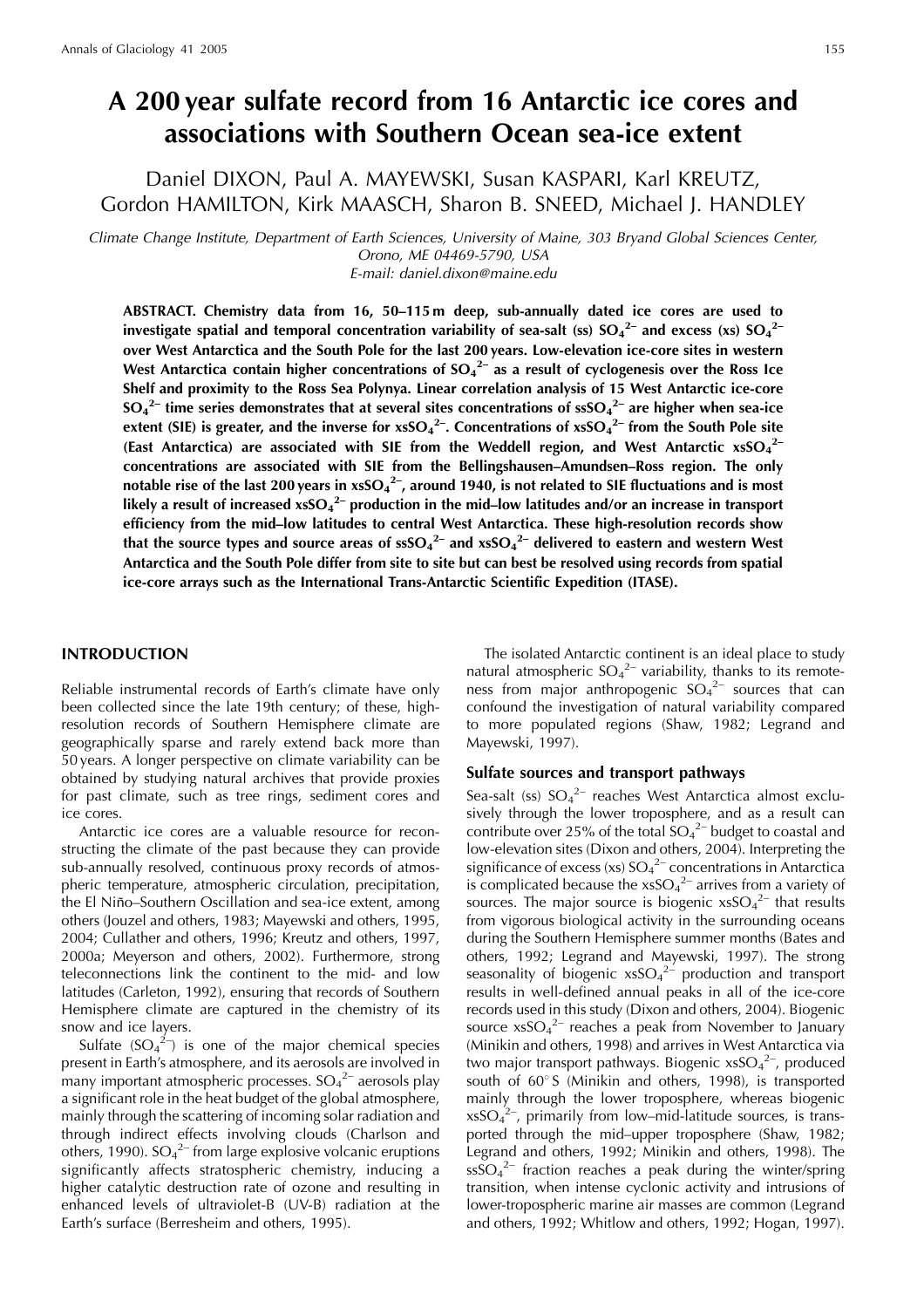

Fig. 1. Location map of sites for all ice cores used in this study. RA, RB and RC represent core sites RIDS-A, RIDS-B and RIDS-C, respectively. Red lines (A-B, C-D and E-F) are transects referred to in Figure 2. Map created using the RADARSAT-1 Antarctic Mapping Project (RAMP) digital elevation model (Liu and others, 2001).

Other important sources of West Antarctic  $x$ sSO<sub>4</sub><sup>2-</sup> are volcanic eruptions and the multiple-source stratospheric  $SO_4{}^{2-}$  layer that is comprised of background volcanic, biogenic and potentially anthropogenic contributions. Volcanic  $x\,s\,s\,O_4^2$  input to West Antarctica from large explosive eruptions is episodic. The major transport pathway for this source of  $x$ s $SO_4^2$  is the mid-upper troposphere and stratosphere (Legrand and Delmas, 1987; Dibb and Whitlow, 1996; Legrand and Wagenbach, 1999). The stratospheric contribution of  $SO_4^{2-}$  is generally assumed to be minimal (Legrand, 1997; Bergin and others, 1998) except after large explosive volcanic eruptions (Legrand and Delmas, 1987; Dibb and Whitlow, 1996). Volcanic  $xSO_4^{2-}$  from small volcanic eruptions may travel through the lower troposphere but usually does not travel far from the eruption source.

The influence of lower-tropospheric air masses diminishes with increasing elevation and distance from the coast, causing  $\text{ssSO}_4^{2-}$  concentrations to decrease concurrently. The influence of mid-upper tropospheric and stratospheric air masses on coastal sites is minor (Minikin and others, 1998; Legrand and Wagenbach, 1999) compared to higherelevation interior areas. As a result, large explosive volcanic eruptions are most clearly distinguished in ice-core  $x$ sSO<sub>4</sub><sup>2-</sup> records from higher-elevation interior areas.

Polynyas are an important local source of  $\text{ssSO}_4^2$ and  $xsSO_4^2$  in coastal Antarctic precipitation. Although

relatively small in area, coastal polynyas are areas of considerable sea-ice production and salt flux in winter, and regions of greatly enhanced primary and secondary production in summer (Arrigo and Van Dijken, 2003; Kaspari and others, 2005). The largest polynya in the Southern Ocean is the Ross Sea Polynya, which is one of the most biologically productive regions around Antarctica (Arrigo and others, 1998). It forms annually as a result of the strong katabatic winds flowing off the Ross Ice Shelf into the southwestern Ross Sea (Bromwich and others, 1992).

Traditionally, bubble bursting at the open-ocean water surface was considered to be the sole source of sea-salt aerosols in Antarctic precipitation, but more recently Southern Ocean sea-ice extent (SIE) has been shown to play an important role in controlling concentrations of  $\text{ssSO}_4^2$ <sup>–</sup> in coastal Antarctic precipitation through the formation of highly saline frost flowers on the surface of new sea ice (Wagenbach and others, 1998; Rankin and others, 2000, 2002). Highly saline brine forms at the surface of new sea ice, and below  $-8^{\circ}$ C sodium sulfate decahydrate (mirabilite: Na<sub>2</sub>SO<sub>4</sub>10H<sub>2</sub>O) precipitates from the brine (Richardson, 1976). This process produces aerosols strongly depleted in  $SO_4^2$  relative to Na<sup>+</sup> from the brine (Rankin and others, 2002). Several studies report negative winter  $x$ sSO<sub>4</sub><sup>2-</sup> values from aerosol, snow and ice-core samples at coastal sites (Mulvaney and Peel, 1988; Wagenbach and others, 1998),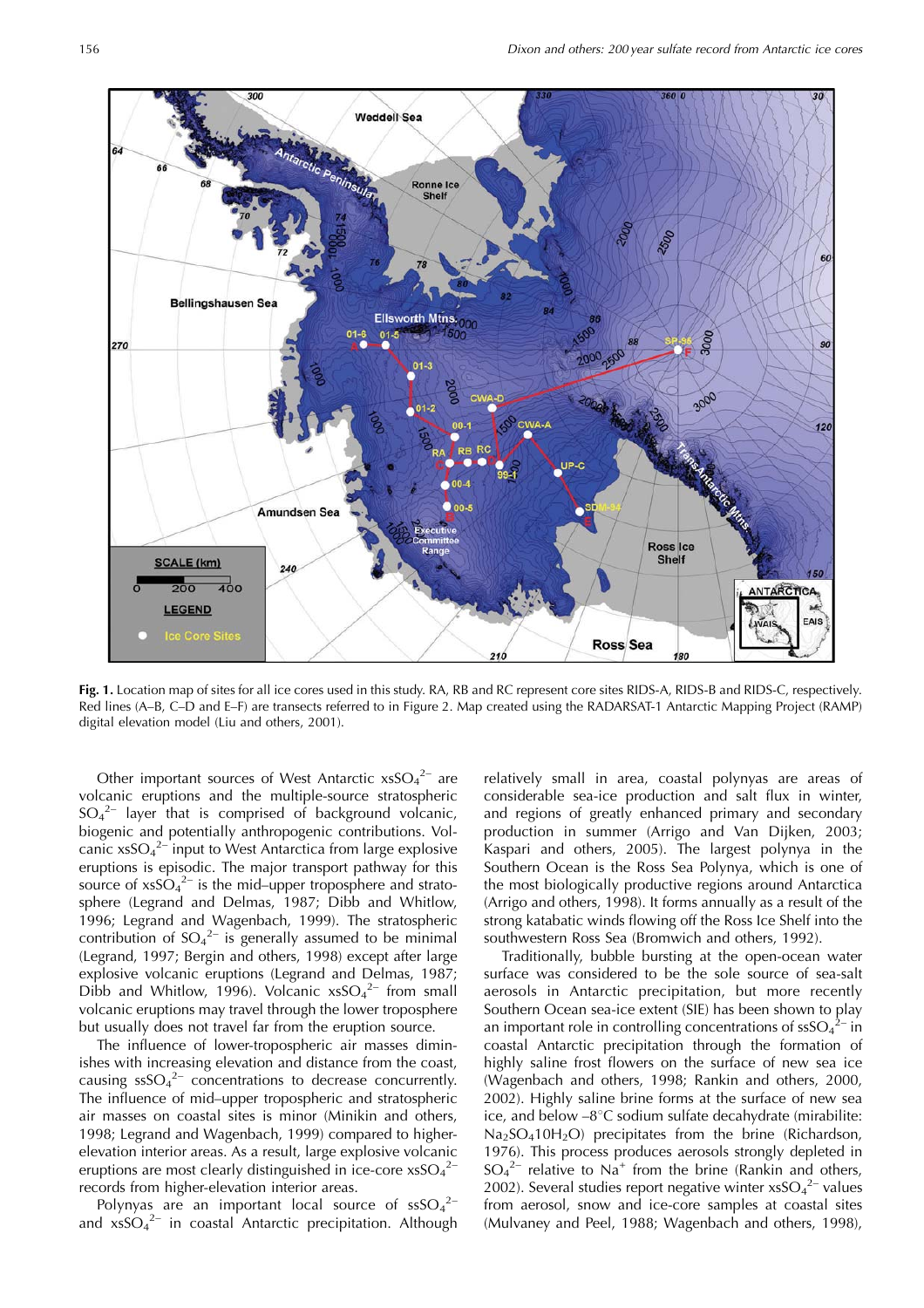|  |  | <b>Table 1.</b> Information for each ice core used in this study |  |  |  |  |  |  |  |  |  |  |
|--|--|------------------------------------------------------------------|--|--|--|--|--|--|--|--|--|--|
|--|--|------------------------------------------------------------------|--|--|--|--|--|--|--|--|--|--|

| Location          | Lat.      | Long.       | Elev. | Mean acc.        | Distance<br>from<br>open<br>water | SSSO <sub>4</sub><br>conc.<br>$(1952 - 91)$<br>mean) | $x$ s $SO4$<br>conc.<br>$(1952 - 91)$<br>mean) | $SSO4$ :<br>$x$ s $SO4$<br>$(1952 - 91)$<br>mean) | Depth | High-res.<br>time period | <b>Sampling</b><br>resolution | Samples<br>$a^{-1}$ (high-<br>res. mean) |
|-------------------|-----------|-------------|-------|------------------|-----------------------------------|------------------------------------------------------|------------------------------------------------|---------------------------------------------------|-------|--------------------------|-------------------------------|------------------------------------------|
|                   | $\circ$ S | $\degree W$ | m     | cm w.e. $a^{-1}$ | km                                | ppb                                                  | ppb                                            | ppb                                               | m     | years AD                 | cm                            |                                          |
| <b>ITASE 01-6</b> | 76.0968   | 89.0147     | 1232  | 39.7             | 320                               | 7.1                                                  | 29.9                                           | 0.24                                              | 18    | 2000-1978                | $2.1 - 3.6$                   | 28                                       |
| <b>ITASE 01-5</b> | 77.0593   | 89.1375     | 1246  | 36.5             | 400                               | 6.8                                                  | 29.4                                           | 0.23                                              | 114   | 2002-1781                | $1.5 - 3.5$                   | 23                                       |
| <b>ITASE 01-3</b> | 78.1202   | 95.6463     | 1633  | 2.7              | 370                               | 4.2                                                  | 24.9                                           | 0.17                                              | 71    | 2002-1859                | $1.5 - 3.2$                   | 20                                       |
| <b>ITASE 01-2</b> | 77.8436   | 102.9103    | 1353  | 2.5              | 295                               | 6.4                                                  | 30.8                                           | 0.21                                              | 71    | 2002-1890                | $1.7 - 4.1$                   | 27                                       |
| ITASE 00-1        | 79.3831   | 111.2286    | 1791  | 2.3              | 475                               | 5.7                                                  | 30.0                                           | 0.19                                              | 105   | 2001-1651                | $1.6 - 3.5$                   | 13                                       |
| ITASE 00-4        | 78.0829   | 120.0764    | 1697  | 9                | 460                               | 7.9                                                  | 37.2                                           | 0.21                                              | 58    | 2001-1799                | $1.4 - 3.1$                   | 13                                       |
| <b>ITASE 00-5</b> | 77.6821   | 123.9914    | 1828  | 4.6              | 400                               | 8.1                                                  | 53.7                                           | 0.15                                              | 60    | 2001-1708                | $2 - 6.4$                     | 8                                        |
| RIDS-A            | 78.7300   | 116.3300    | 1740  | 3.6              | 440                               | 6.2                                                  | 28.0                                           | 0.22                                              | 150   | 1996-1831                | 3 & 60                        | 11                                       |
| RIDS-B            | 79.4600   | 118.0500    | 1603  | 4.8              | 535                               | 5.9                                                  | 39.1                                           | 0.15                                              | 60    | 1996-1926                | 3, 20, & 30                   | 9                                        |
| RIDS-C            | 80.0100   | 119.5600    | 1530  | 1.1              | 580                               | 5.8                                                  | 45.7                                           | 0.13                                              | 60    | 1996-1905                | 2, 3, 8, 25                   | 9                                        |
| Siple Dome-94     | 81.6481   | 148.7900    | 620   | 1.8              | 385                               | 32.7                                                 | 82.4                                           | 0.40                                              | 150   | 1995-1891                | 2 & 25                        | 10                                       |
| $Up-C$            | 82.4391   | 135.9720    | 525   | 1.5              | 640                               | 21.5                                                 | 85.7                                           | 0.25                                              | 28    | 1996-1870                | 3                             | 7                                        |
| $CWA-(A)$         | 82.3671   | 119.2855    | 950   | 4.5              | 850                               | 13.1                                                 | 46.1                                           | 0.28                                              | 93.5  | 1994-1939                | 3 & 40                        | 9                                        |
| <b>ITASE 99-1</b> | 80.6200   | 122.6300    | 1350  | 3.6              | 640                               | 11.8                                                 | 40.3                                           | 0.29                                              | 58    | 2000-1713                | $2 - 4.3$                     | 8                                        |
| CWA(D)            | 81.3723   | 107.2750    | 1930  | 1.3              | 735                               | 5.5                                                  | 30.3                                           | 0.18                                              | 50.5  | 1994-1952                | 3 & 60                        | 13                                       |
| South Pole-95     | 90.0000   | 0.0000      | 2850  | 8.2              | 1300                              | 2.6                                                  | 52.6                                           | 0.05                                              | 71    | 1992-1487                | $\overline{2}$                | 6                                        |

indicating that the brine associated with frost flowers is a dominant source of marine aerosols to coastal sites in winter. However, Kreutz and others (2000b), using the Siple Dome ice core, and Kaspari and others (2005), using International Trans-Antarctic Scientific Expedition (ITASE) cores, show that the ice-core sea-salt record is a proxy for the strength and position of the Amundsen Sea low, indicating that wind strength is still a major control of seasalt aerosols in Antarctic precipitation whether the aerosols are derived from frost flowers or the open-ocean surface.

SIE is also linked to concentrations of  $xSO<sub>4</sub><sup>2-</sup>$  in the Antarctic atmosphere (Welch and others, 1993; Peel and others, 1996; Meyerson and others, 2002; Curran and others, 2003) via its strong, consistent association with the methanesulfonate (MS) seasonal cycle of marine productivity (Minikin and others, 1998). Peel and others (1996) show that in areas adjacent to the Weddell Sea, extensive sea-ice cover appears to suppress emissions of the  $x$ sSO<sub>4</sub><sup>2-</sup> precursor dimethylsulfide (DMS). However, other studies reveal a positive relationship between increased MS at coastal sites and increased SIE in adjacent longitudinal ocean sectors (Welch and others, 1993; Curran and others, 2003). Meyerson and others (2002) note a positive relationship between South Pole MS concentrations and Amundsen-Ross region SIE.

In this study, chemistry data from 16, 50-115 m deep, sub-annually dated ice-core records (Fig. 1) are used to investigate recent spatial and temporal concentration variability of the soluble  $\text{ssSO}_4{}^{2-}$  and  $\text{xsSO}_4{}^{2-}$  in ice cores over West Antarctica. We investigate associations between the  $x$ sSO<sub>4</sub><sup>2-</sup> and ssSO<sub>4</sub><sup>2-</sup> concentration time series from each core and SIE and we discuss the importance of the SIE–SO<sub>4</sub><sup>2–</sup> correlations in terms of the 1940 background  $xSO<sub>4</sub><sup>2–</sup>$  rise observed in our previous study (Dixon and others, 2004).

## **METHODOLOGY**

The ice cores used in this study were collected during Antarctic field seasons 1994-2001. The eight older cores (SP-95, SDM-94, RIDS-A, -B and -C, CWA-A and -D and

Up-C) were sectioned using the ultra-clean procedures described in Buck and others (1992). The eight new US ITASE cores were sampled at high resolution using the University of Maine melter system (up to 50 samples  $m^{-1}$ ; Table 1) to develop sub-annually resolved time series (Dixon and others, 2004). To prevent contamination, only the inner portion of each core was sampled, and, prior to melting, the ends of each core section were scraped using a sterile surgical stainless-steel blade. Each sample was analyzed for its soluble major-ion content (Na<sup>+</sup>, K<sup>+</sup>, Mg<sup>2+</sup>,  $Ca^{2+}$ , Cl<sup>-</sup>, NO<sub>3</sub><sup>-</sup>, SO<sub>4</sub><sup>2-</sup>) using a Dionex<sup>®</sup> DX-500 ion chromatograph coupled to a  $\overline{G}$  cilson<sup>®</sup> autosampler, and concentrations are reported in  $\mu g L^{-1}$  (ppb). To determine anion (Cl<sup>-</sup>, SO<sub>4</sub><sup>2-</sup> and NO<sub>3</sub><sup>-</sup>) concentrations, the chromatograph was set up with an AS-11 column with 6 mM NaOH eluent. For cation (Na<sup>+</sup>, Ca<sup>2+</sup>, Mg<sup>2+</sup> and K<sup>+</sup>) concentrations, a CS-12a column with 25 mM MSA eluent was used. All ion concentrations are determined with an accuracy of better than  $0.1$  ppb.

The high-resolution section of every ice core is dated by matching seasonal peaks from each of the major-ion time series in accord with seasonal timing identified by previous research (e.g. Whitlow and others, 1992; Wagenbach, 1996; Legrand and Mayewski, 1997; Kreutz and Mayewski, 1999; Dixon and others, 2004). The counting of annual peaks between known large explosive volcanic events in our ion records, such as the 1815 eruption of Tambora, Indonesia, the 1883 eruption of Krakatau, Indonesia, the 1963 eruption of Agung, Indonesia, and the 1991 eruption of Pinatubo, Philippines, confirms that each year is preserved in each high-resolution ice-core record and allows a dating accuracy of better than 1 year (Dixon and others, 2004).

Each ice-core  $SO_4^2$  time series is separated into its primary constituents,  $\text{ssSO}_4{}^{2-}$  and  $\text{xsSO}_4{}^{2-}$ , using the technique described by O'Brien and others (1995). The  $\text{ssSO}_4^{2-}$ fraction is calculated by applying a standard sea-water ratio of 30.61(Na<sup>+</sup>), 1.1(K<sup>+</sup>), 3.69(Mg<sup>2+</sup>), 1.16(Ca<sup>2+</sup>), 55.04(Cl<sup>-</sup>) and  $7.68(SO<sub>4</sub><sup>2</sup>)$  to the ion concentrations in each sample (Holland, 1978). The concentration values are reduced incrementally according to this ratio until a value of zero is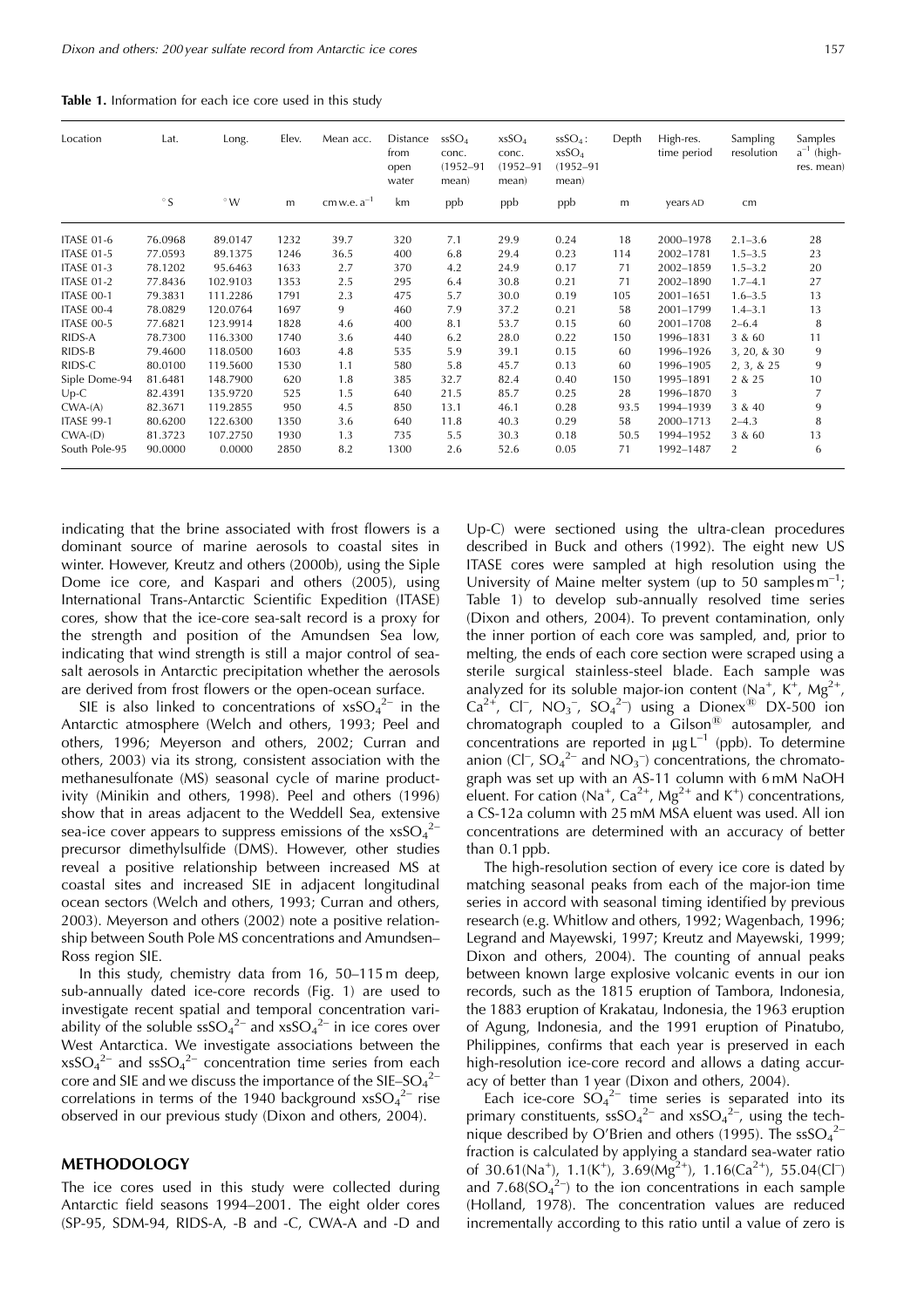

Fig. 2. Mean excess (red) and sea-salt (blue) sulfate concentrations in ppb for the years 1952-91 for each ice core used in this study. Green dots represent elevation in meters. Purple dots represent distance from nearest open water in kilometers. Red lines (A-B, C-D and E-F) are transects from Figure 1 (not to scale).

reached in one of the six ion concentrations. The ion that reaches zero concentration first is considered to be the conservative ion for that sample, and the concentration values for the other five ions are recorded. These become the excess (xs) concentrations for that sample. This technique is used in preference to the total-Na<sup>+</sup> conservative method because it takes all of the sea-salt ions into account when calculating sea-salt concentrations and therefore lessens the likelihood of a possible  $\text{ssSO}_4{}^{2-}$  to Na<sup>+</sup> ratio bias caused by frost flower fractionation (Rankin and others, 2002). Previous research reveals no significant correlations between snow ion concentration and accumulation rate for Antarctic glaciochemical series in general (e.g. Mulvaney and Wolff, 1994; Kreutz and Mayewski, 1999; Kreutz and others, 2000a) or for the glaciochemical series used in this study (Dixon and others, 2004), so flux corrections for accumulation were not applied.

In order to characterize and compare the total  $\text{ssSO}_4^{2-}$ and  $x$ sSO<sub>4</sub><sup>2</sup> concentration at each ice-core site, we calculate mean values for the period 1952-91 (Fig. 2). We use 1952–91 because this is the longest time period for which we have a large number of continuous ice-core time series (mean value for site 01-6 is calculated from 1978-91, the full length of the record). Raw  $\text{ssSO}_4{}^{2-}$  and  $\text{xsSO}_4{}^{2-}$  time series for the last 200 years are plotted to determine the seasonal and longer-term variance in each of the ice-core  $SO_4^2$ <sup>-</sup> records (Fig. 3).

Linear correlations of annually averaged  $ssSO<sub>4</sub><sup>2-</sup>$  and  $x$ s $SO_4^2$  concentrations from each core vs SIE data from 1973 to 1996 (Jacka, 1983) are performed (the Up-C core is not used because of data gaps) to determine how SIE is related to  $SO_4^2$  concentrations at the South Pole and across West Antarctica. The annual  $xsSO<sub>4</sub><sup>2-</sup>$  concentration is calculated for each year from June to June (referred to as type A), and the annual  $\text{ssSO}_4{}^{2-}$  concentration is calculated from January to January (type B), as these periods best cover the annual concentration peak in each  $SO_4^2$  time series. The SIE data were compiled from satellite-derived maps (US Navy and US National Oceanic and Atmospheric Administration Joint Ice Center) which by definition have the ice edge determined by a sea-ice concentration of >15% (Jacka, 1983, and monthly updates). For each month (January 1973–December 1996), a latitudinal position of the sea-ice edge is available for every 10° of longitude (Simmonds and Jacka, 1995), yielding 36 separate time series. The only missing data are for August 1975 for all longitudes. The August average (1973-96) for each longitude series was substituted for these missing values. The SIE data are annually averaged from June to June (A) and from January to January (B), resulting in annual SIE records that span the time periods 1974-96 and 1973-96 respectively. Correlations are performed between the  $xSO<sub>4</sub><sup>2-</sup> (A)$  and SIE (A) data and the  $\text{ssSO}_4^{2-}$  (B) and SIE (B) data. Longitudinal SIE segments that correlate above 95% significance are plotted on polar stereographic maps of Antarctica (see Table 2 for corresponding  $r$  values).

## **RESULTS AND DISCUSSION**

## 50 year mean concentrations

Sites 01-6, 01-5, 01-3, 01-2, 00-1, 00-4 and 00-5 are located along transect A-B from eastern to central to western West Antarctica (Fig. 1). The sites increase in elevation from  $\sim$ 1200 m to  $\sim$ 1800 m from east to west. Mean  $x\,s{SO_4}^{2-}$  concentrations along this transect display relatively uniform values from eastern to central West Antarctica, and an increase from central to western West Antarctica (Fig. 2). The increase in mean  $xsSO<sub>4</sub><sup>2-</sup> concen$ tration towards the west is believed to be the result of increased downward flow of sulfate-laden air from the midupper atmosphere over the Executive Committee Mountain Range, inferred from atmospheric flow models in this area (Guo and others, 2003).

Ice-core sites RA, RB and RC are located in a  $\sim$ 300 km northeast-southwest transect (C-D) descending from the ice divide into the Ross Ice Shelf catchment area (Fig. 1). Concentrations of  $xSO<sub>4</sub><sup>2-</sup>$  along this transect exhibit an increasing trend toward site RC (Fig. 2), most likely as a consequence of closer proximity to the turbulent atmosphere over the Ross Ice Shelf area (Kreutz and Mayewski, 1999) and the biological productivity of the Ross Sea Polynya. Concentrations of  $sSO<sub>4</sub><sup>2</sup>$  remain relatively constant over the spread of sites 01-6, 0-5, 0-3, 0-2, 0-1, 0-4, 0-5, RA, RB and RC.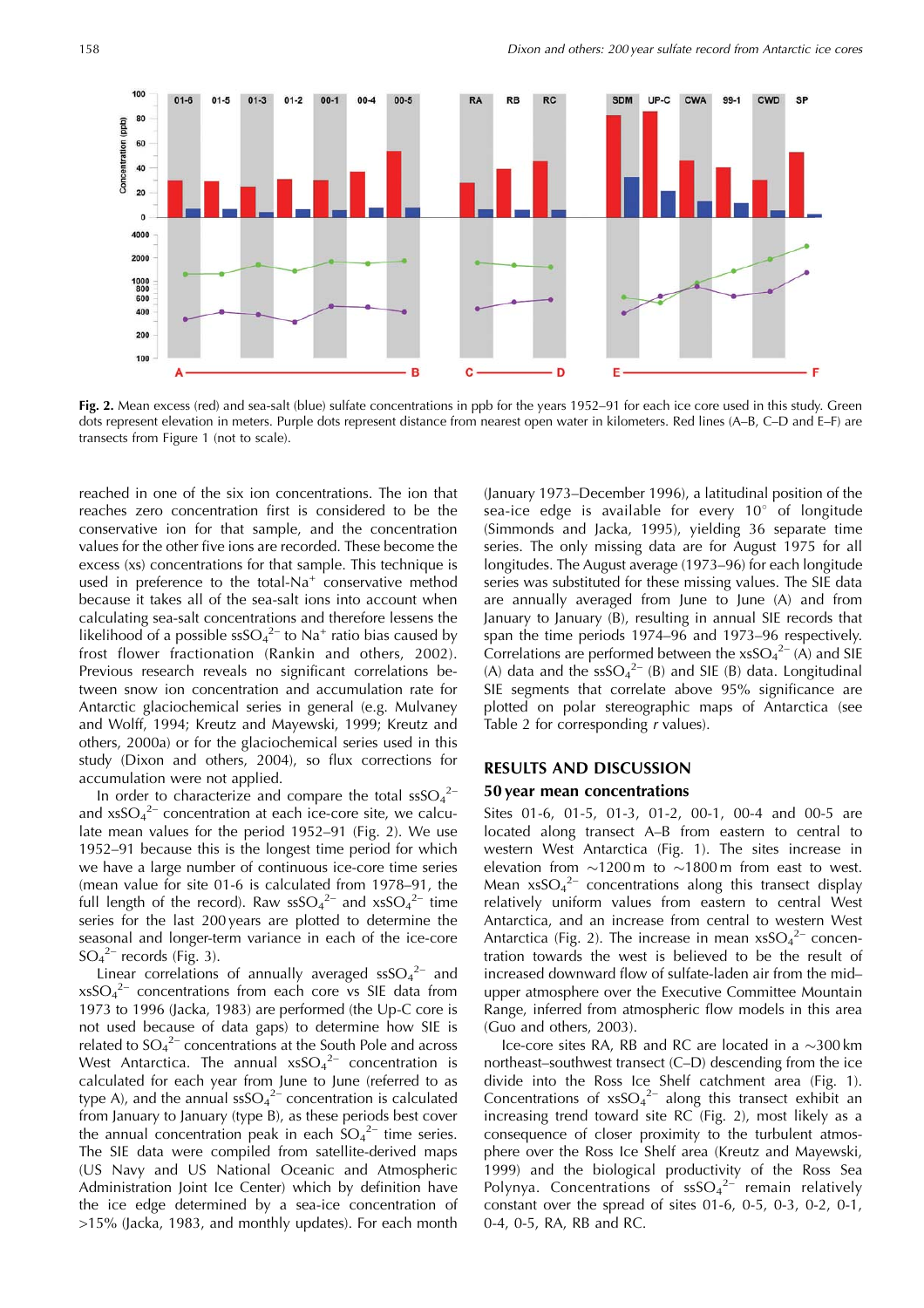

Fig. 3. Raw excess (red lines) and sea-salt (green lines) sulfate concentrations in ppb for the years 1800-2002 for each ice core used in this study. Black lines (excess) and blue lines (sea salt) represent 35- to 51-point running averages. Vertical lines represent 5 year increments.<br>Shaded areas represent periods of increased xsSO<sub>4</sub><sup>2-</sup> input from known global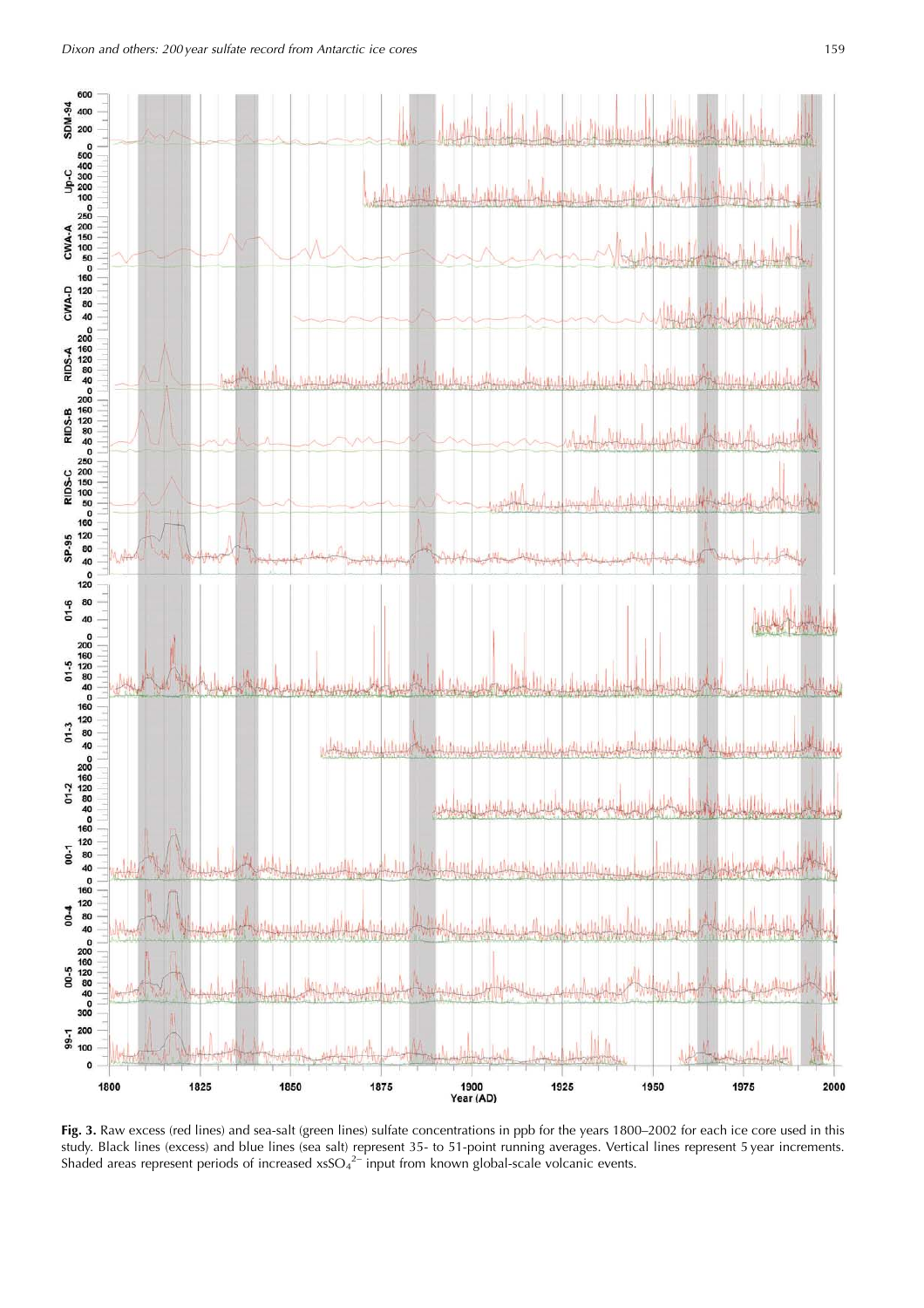| $ssSO4-SIE$ (B) correlation | $r = 95\%$ | $r = 99\%$ | $x$ sSO <sub>4</sub> -SIE (A) correlation | $r = 95\%$ | $r = 99\%$ |  |
|-----------------------------|------------|------------|-------------------------------------------|------------|------------|--|
| 01-6 $ssSO4$                | 0.456      | 0.575      | 01-6 $x$ sSO <sub>4</sub>                 | 0.456      | 0.575      |  |
| 01-5 $ssSO4$                | 0.405      | 0.516      | 01-5 $x$ sSO <sub>4</sub>                 | 0.414      | 0.526      |  |
| 01-3 $ssSO4$                | 0.405      | 0.516      | 01-3 $x\text{sSO}_4$                      | 0.414      | 0.526      |  |
| 01-2 $ssSO4$                | 0.405      | 0.516      | 01-2 $xsSO_4$                             | 0.414      | 0.526      |  |
| 00-1 $ssSO4$                | 0.405      | 0.516      | 00-1 $x\text{sSO}_4$                      | 0.414      | 0.526      |  |
| 00-4 $ssSO4$                | 0.405      | 0.516      | 00-4 $x$ sSO <sub>4</sub>                 | 0.414      | 0.526      |  |
| 00-5 $ssSO4$                | 0.405      | 0.516      | 00-5 $x$ sSO <sub>4</sub>                 | 0.414      | 0.526      |  |
| RIDS-A $ssSO4$              | 0.414      | 0.526      | RIDS-A $x$ sSO <sub>4</sub>               | 0.423      | 0.537      |  |
| $RIDS-B$ ss $SO4$           | 0.414      | 0.526      | RIDS-B $x$ sSO <sub>4</sub>               | 0.423      | 0.537      |  |
| RIDS-C $ssSO4$              | 0.414      | 0.526      | RIDS-C $x$ sSO <sub>4</sub>               | 0.423      | 0.537      |  |
| SDM-94 $ssSO4$              | 0.423      | 0.537      | SDM-94 $x$ sSO <sub>4</sub>               | 0.433      | 0.549      |  |
| CWAA $ssSO4$                | 0.433      | 0.549      | CWAA $x$ sSO <sub>4</sub>                 | 0.444      | 0.561      |  |
| 99-1 $ssSO4$                | 0.497      | 0.623      | 99-1 $xsSO4$                              | 0.514      | 0.641      |  |
| CWAD $ssSO4$                | 0.433      | 0.549      | CWAD $x$ sSO <sub>4</sub>                 | 0.444      | 0.561      |  |
| SP-95 $ssSO4$               | 0.456      | 0.575      | SP-95 $x$ sSO <sub>4</sub>                | 0.468      | 0.59       |  |

Table 2. Pearson's r values for the 95% and 99% significance level in correlations between annually averaged sea-ice extent and annually averaged  $x$ sSO<sub>4</sub> and  $s$ sSO<sub>4</sub> concentrations

Sites SDM-94, Up-C, CWA-A, 99-1, CWA-D and SP-95 lie on transect E–F and range in elevation from 620 m at the edge of the Ross Ice Shelf to 2850 m at South Pole (Fig. 1). Concentrations of  $xsSO<sub>4</sub><sup>2-</sup>$  decrease with increasing elevation up to site CWA-D, and the trend reverses between CWA-D and SP-95 (Fig. 2) as a result of multiple input sources (tropospheric and stratospheric) for  $xSO<sub>4</sub><sup>2–</sup>$  in this area (Proposito and others, 2002; Dixon and others, 2004). Concentrations of  $\text{ssSO}_4^{2-}$  along the same transect decrease steadily toward South Pole with increasing elevation and distance from the coast, indicating a single lower-tropospheric source for marine ions that reach the polar plateau.

#### **Raw concentrations**

Plots of raw (unprocessed)  $\text{ssSO}_4{}^{2-}$  and  $\text{xsSO}_4{}^{2-}$  concentrations against time (Fig. 3) illustrate the large (more than an order of magnitude in some cases) increases in  $xsSO_4^2$ immediately following several global-scale large explosive volcanic eruptions (Tambora (1815), Cosiguina, Nicaragua (1835), Krakatau (1883), Agung (1963) and Pinatubo (1991)) in the sub-annually resolved data from all cores except SDM-94, Up-C and CWA-A (Dixon and others, 2004).

The majority of the West Antarctic ice-core sites in this study (01-6, 01-5, 01-3, 01-2, 00-1, 00-4, 99-1, RA, RB, RC, Up-C, CWA-A and CWA-D) have high annual  $xsSO_4^{2-}$ variance, commonly displaying low winter  $x$ s $SO_4^2$ <sup>-</sup> concentrations in the 0-10 ppb range. Site 01-5 (Fig. 3) has high  $x$ sSO<sub>4</sub><sup>2-</sup> concentration variance and low winter  $x$ sSO<sub>4</sub><sup>2-</sup> concentrations, but it contains numerous large  $x$ sSO<sub>4</sub><sup>2-</sup> peaks that are not related to global-scale volcanic eruptions because they do not appear at any other site and do not correspond to historic global-scale volcanic events. The large peaks in 01-5 may be a result of local volcanism, biogenic  $x$ sSO<sub>4</sub><sup>2-</sup> input from nearby polynyas, or evaporite dust input from the nearby Ellsworth Mountains. The most likely cause for the majority of these large peaks is evaporite dust because of coincident large  $Ca<sup>2+</sup>$  peaks.

Site SP-95 (Fig. 3) maintains a relatively high  $xsSO<sub>4</sub><sup>2</sup>$ baseline ( $\sim$ 50 ppb) and low ( $\sim$ 30–70 ppb) variance throughout the year compared to other sites. It also contains unusually large (sometimes more than an order of magnitude above the mean)  $x$ sSO<sub>4</sub><sup>2-</sup> signatures from global-scale volcanic eruptions. The SP-95  $x\,s{SO_4}^{2-}$  volcanic signatures are a result of its high  $(\sim 2850 \,\mathrm{m})$  elevation and direct access to upper-tropospheric/stratospheric air masses (Dixon and others, 2004).

Non-volcanic  $x\,s{SO_4}^{2-}$  concentrations at site 00-5 (Fig. 3) are similar in structure to those at SP-95 (high background, low variance) during several short periods over the last 200 years (e.g. 1942-47, 1908-13) but are similar to the majority of West Antarctic sites for the remainder of the record (low winter values, high variance). The change in  $x$ sSO<sub>4</sub><sup>2-</sup> deposition style at site 00-5 may reflect changes in the strength of downward airflow over the Executive Committee Range (as discussed earlier). Periods of strengthened downward flow may cause the  $x$ sSO<sub>4</sub><sup>2-</sup> signature at site 00-5 to be more similar to that at SP-95.

The mean  $xsSO_4^{2-}$  concentrations at SDM-94 (Fig. 3) frequently decrease to  $\sim$ 30 ppb, comparable to, or lower than, the mean  $\text{sSO}_4{}^{2-}$  concentration at that site, suggesting a high event frequency of at least one of the major  $x\overline{s}SO_4^{2-}$ sources to the site, probably marine biogenic  $xSO<sub>4</sub><sup>2</sup>$ . The low elevation and proximity to the coast of the SDM-94 site signify that its major  $SO_4^2$  sources are sea salt and marine biological productivity from the adjacent ocean area. Therefore, a likely cause for the observed  $x$ sSO<sub>4</sub><sup>2-</sup> fluctuations is variability of Ross Sea climatic conditions. Interestingly, the  $x$ sSO<sub>4</sub><sup>2'</sup> fluctuations in the SDM-94 record are not observed at Up-C or CWA-A as would be expected from events of this magnitude. Another reason for the independent behavior of SDM-94  $x\ s\rm{SO}_{4}^{2-}$  concentrations may be the location of the site. The SDM-94 core site is located on the top of a 600 m high dome; this protruding geography may prevent certain air masses from reaching the ice-core drill site and could well be a factor regarding the unique character of the glaciochemical concentrations.

Almost every core in this study has a mean  $\text{ssSO}_4{}^{2-}$  to  $x\sqrt{504}$  ratio between 0.13 and 0.29 (Table 1); the exceptions are SP-95 with a ratio of 0.05, and SDM-94 with a ratio of 0.40. The low ratio at SP-95 is caused by a combination of extremely low  $\text{ssSO}_4^{2-}$  concentrations resulting from its high elevation and distance from the coast, and the fact that  $x\overline{sSO_4}^{2-}$  concentrations at this site maintain a relatively constant baseline  $(\sim 50 \text{ pb})$  and low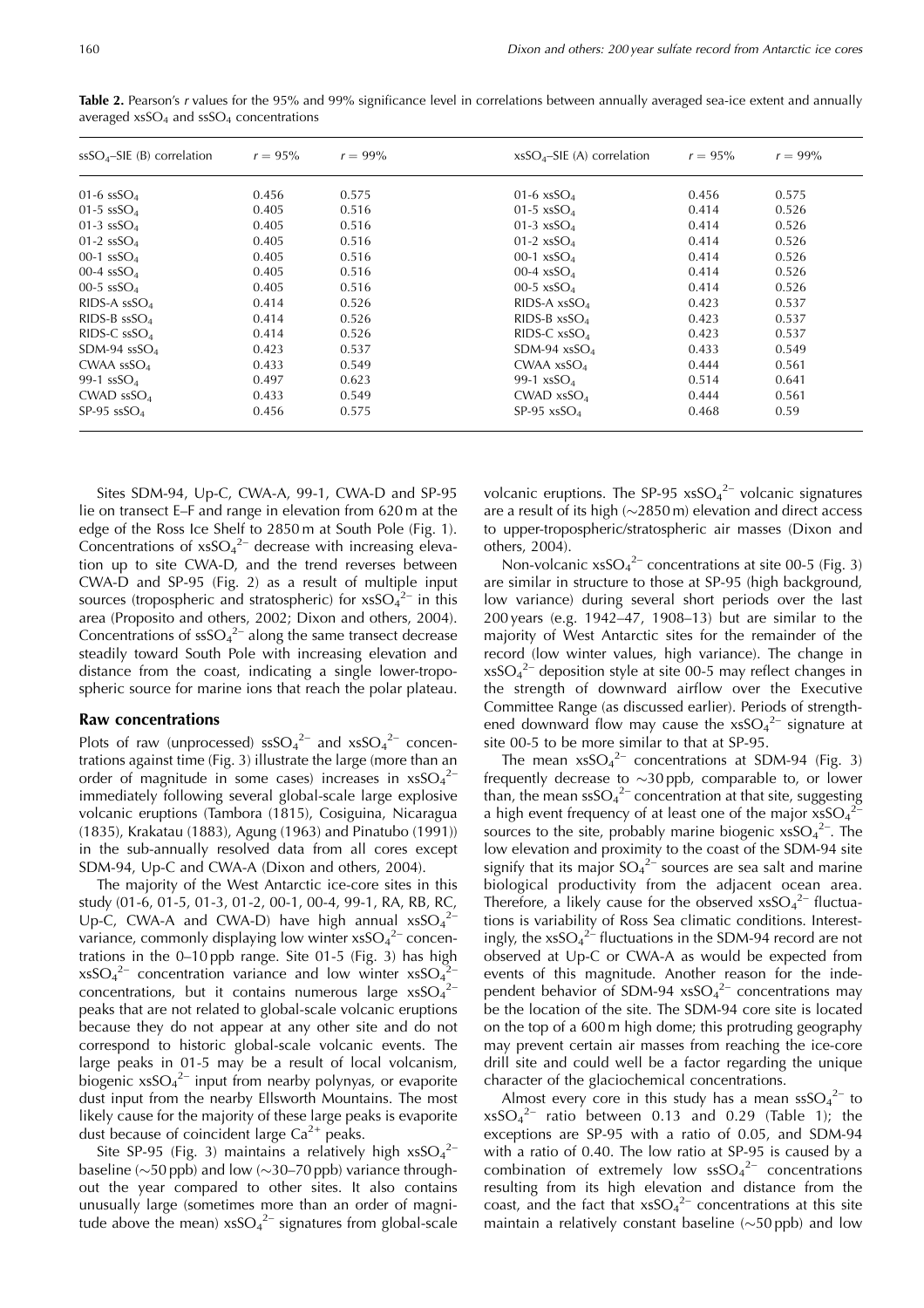

Fig. 4. Correlation results for SDM-94 monthly excess sulfate concentrations against every 10° monthly sea-ice data segment from 0 to 360° longitude.

 $(\sim]30-70$  ppb) variance throughout the year. The high  $\text{ssSO}_4{}^{2-}$  to  $\text{xsSO}_4{}^{2-}$  ratio at SDM-94 is a result of extremely high  $\text{ssSO}_4^{2-}$  concentrations resulting from proximity to the Ross Ice Shelf edge and Ross Sea Polynya.

### Sea-ice correlations

Linear correlation between monthly values of SIE and monthly values of SDM-94  $xsSO<sub>4</sub><sup>2-/-</sup>$  (from 1973–94) was performed to determine if SIE exhibited any significant associations with  $x\,s\,SO_4{}^{2-}$  concentrations in precipitation (Fig. 4). We chose SDM-94 to begin with because it is the nearest to open water of our low-elevation sites. The monthly values were calculated by resampling the original time series to 12 samples per year based on the assumption that the annual  $x\,SO_4^{2-}$  peak occurs near the December/ January transition (Minikin and others, 1998). The results show that the strongest correlations are obtained when records are lead/lagged 2-3 months. This is because the maximum and minimum SIE occurs in September/October and March/April respectively and the  $x$ s $SO_4^2$  peak falls on the December/January transition. To overcome any further possible autocorrelation problems, we resampled both time series to annual resolution. The results for SDM-94  $x$ sSO<sub>4</sub><sup>2-</sup> and SIE reveal that the most robust correlation  $(r > 0.6 > 99\%)$ significance) occurs with no leads or lags. Figure 5 shows that the strongest correlations occur with SIE from longitudes 70-80°, 130-150° and 200-240°.

Linear correlations with annually averaged SIE from 1973-96 were also performed on the annually averaged  $x\text{sSO}_4{}^{2-}$  and  $\text{s}\text{sSO}_4{}^{2-}$  records from each core (Figs 6 and 7) for the full period of data overlap. With SIE calculated as a function of latitude in Figures 6 and 7, a positive correlation means decreased SIE when  $SO_4^{2-}$  concentrations are high, and a negative correlation means increased SIE when  $SO_4^2$ concentrations are high. The statistically significant (>95%) results show that in general the SIE closest to West Antarctic ice-core sites, in the Ross, Amundsen and Bellingshausen Seas, is negatively correlated with  $\text{ssSO}_4^{2-}$  ( $r \ge 0.405-0.537$ )<br>and positively correlated with  $\text{xsSO}_4^{2-}$  ( $r \ge 0.414-0.561$ ) concentrations.



Fig. 5. Correlation results for SDM-94 annual excess sulfate concentrations against every 10° annual sea-ice extent data segment from 0 to 360° longitude. ( $N = 22$ ;  $r \ge 0.433 = 95\%$ significant;  $r \ge 0.549 = 99\%$  significant.)

West Antarctic ice-core sites (SDM-94, 00-1, 00-4, 01-3 and RIDS-A) exhibit increased concentrations of  $x$ sSO<sub>4</sub><sup>2-</sup> when SIE in the Bellingshausen-Amundsen-Ross (Pacific) region is reduced (Fig. 6). At the same time, when  $x$ sSO<sub>4</sub><sup>2-</sup> concentrations at site 01-3 are higher, the SIE in the Pacific region is reduced and the SIE in the Weddell (Atlantic) region is increased. If the primary  $x\,s\,O_4{}^{2-}$  source for site 01-3 is the Weddell region, our result is in agreement with several previous studies (Welch and others, 1993; Meyerson and others, 2002; Curran and others, 2003); but if, as is more likely, the primary  $x\,s{SO_4}^{2-}$  source for site 01-3 is the Bellingshausen-Amundsen-Ross region, our results suggest that the SIE- $x$ sSO<sub>4</sub><sup>2-</sup> relationship is opposite to that of SIE-MS. The associations present in the Weddell region may be related to the Antarctic dipole, which manifests itself as out-of-phase retreat (advance) of sea ice in the Atlantic (Pacific) ocean basins (Yuan and Martinson, 2000). Assuming the latter to be true, differences between our results and those of previous studies (Welch and others, 1993; Curran and others, 2003) may be due to the fact that none of our sites are truly coastal locations (although SDM-94 has some coastal characteristics). Also, we examine  $xsSO<sub>4</sub><sup>2</sup>$ concentrations rather than MS, and the ice-core locations for all previous studies are in East Antarctica.

Linear correlation between  $\text{ssSO}_4^{2-}$  and SIE (Fig. 7) reveals that concentrations of  $\text{ssSO}_4^{2-}$  are higher at several West Antarctic sites (CWA-A, 00-1, 00-4, 00-5, RIDS-A, RIDS-B and CWA-D) when there is greater SIE in the Amundsen, Ross and Bellingshausen Seas. There could be several possible mechanisms for this association. One is increased sea-ice production leading to greater frost flower growth and resulting in greater volumes of highly saline aerosols (Rankin and others, 2002; Kaspari and others, 2005). Another is increased meridional transport and higher wind speeds over the open-ocean surface during colder years, causing greater concentrations of ss aerosols to reach the ice sheet (Curran and others, 1998; Kreutz and others, 2000b). The most likely explanation is that both of these mechanisms are responsible to varying degrees for the observed relationship between  $\text{ssSO}_4^{2-}$  and SIE.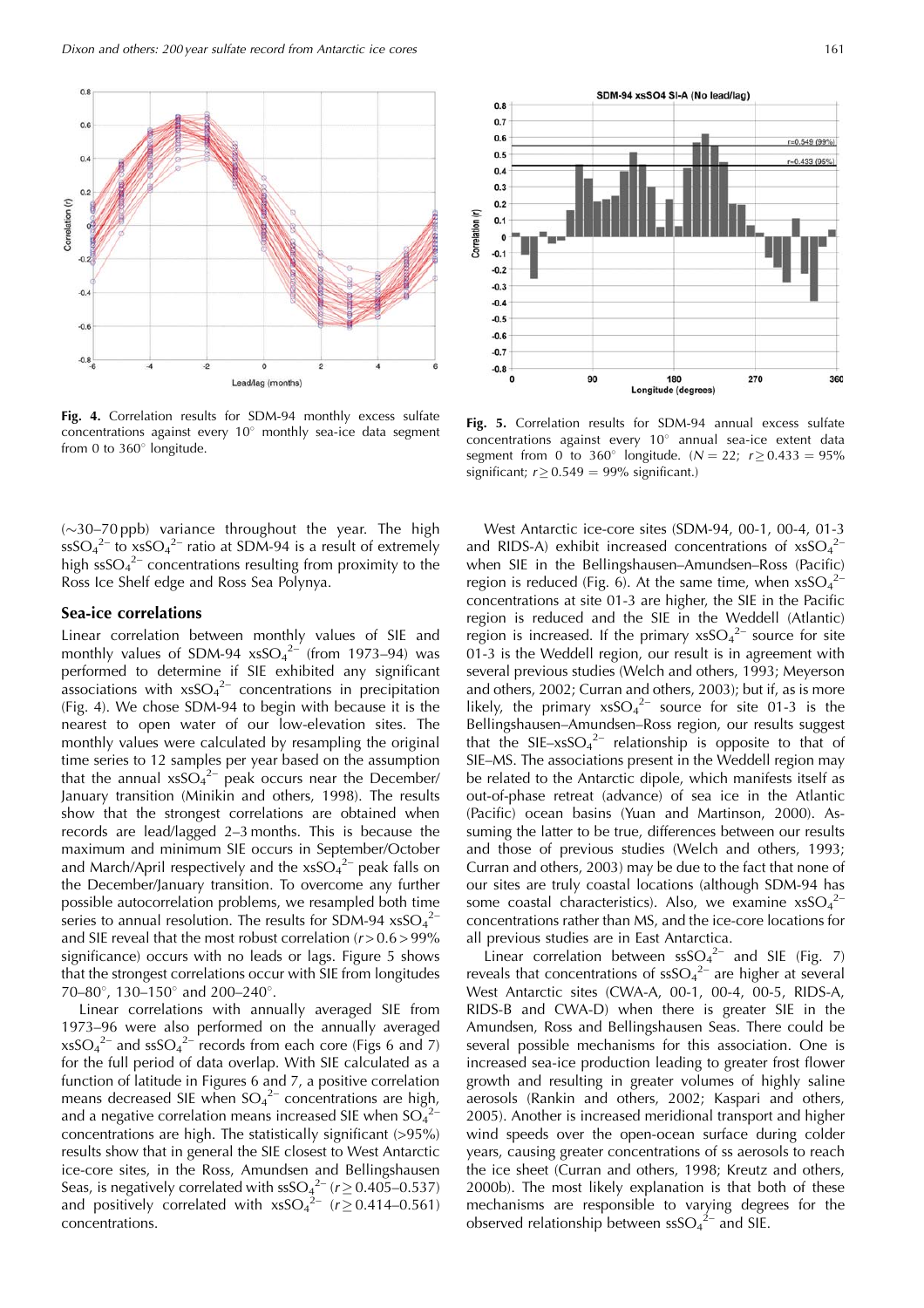

Fig. 6. Correlations between annually averaged sea-ice extent and excess sulfate. All plotted sites represent correlations above 95% significance. A '+' indicates a positive correlation and a '-' indicates a negative correlation for each associated ice-core site. Latitudinal position of text has no significance. RA, RB and RC represent core sites RIDS-A, RIDS-B and RIDS-C, respectively. SD, CWA, CWD and SP represent SDM-94, CWA-A, CWA-D and SP-95 respectively. Map created using the RAMP digital elevation model (Liu and others, 2001).

Our study of  $x$ s $SO_4^2$  does not reveal strong associations between longitudinal bands of SIE in the Amundsen-Ross region and  $SP-95$  xsSO<sub>4</sub><sup>2</sup> concentrations, but it does show a positive association between increased SP-95  $x$ sSO<sub>4</sub><sup>2-</sup> concentrations and reduced SIE in the Weddell Sea region. The SP-95 SIE correlation of Meyerson and others (2002) is based upon smoothed (seven-point running mean) monthly MS and SIE values and an average SIE calculated from 185° to 245° longitude; this may explain why we do not see similar correlation patterns in our study. The positive association we observe between increased SP-95  $x$ sSO<sub>4</sub><sup>2-</sup> concentrations and reduced SIE in the Weddell Sea region suggests that the source region for SP-95  $xsSO<sub>4</sub><sup>2</sup>$  $-$  is probably different to that of the West Antarctic cores in this study.

An important consideration on the sulfur budget of West Antarctica is the effect of coastal polynyas. Three of the four most productive Antarctic polynyas surround West Antarctica, and the dominant polynya with respect to total area-weighted production is in the Ross Sea, accounting for half of the total polynya production on the entire Antarctic continental shelf (Arrigo and Van Dijken, 2003). The peak production in January averaged over all polynya waters is more than three times higher than the average for the entire offshore Southern Ocean (Arrigo and Van Dijken, 2003). As a result, polynyas may be a significant source of both  $\text{ssSO}_4{}^{2-}$  (in winter) and  $\text{xsSO}_4{}^{2-}$  (in summer) to West Antarctic sites.

### **Background sulfate concentrations**

There are no significant trends apparent in the robust splinesmoothed  $\frac{1}{2}$  concentrations over the last 200 years (Fig. 8). In a previous study (Dixon and others, 2004) we showed that a significant rise in background  $x$ sSO<sub>4</sub><sup>2</sup>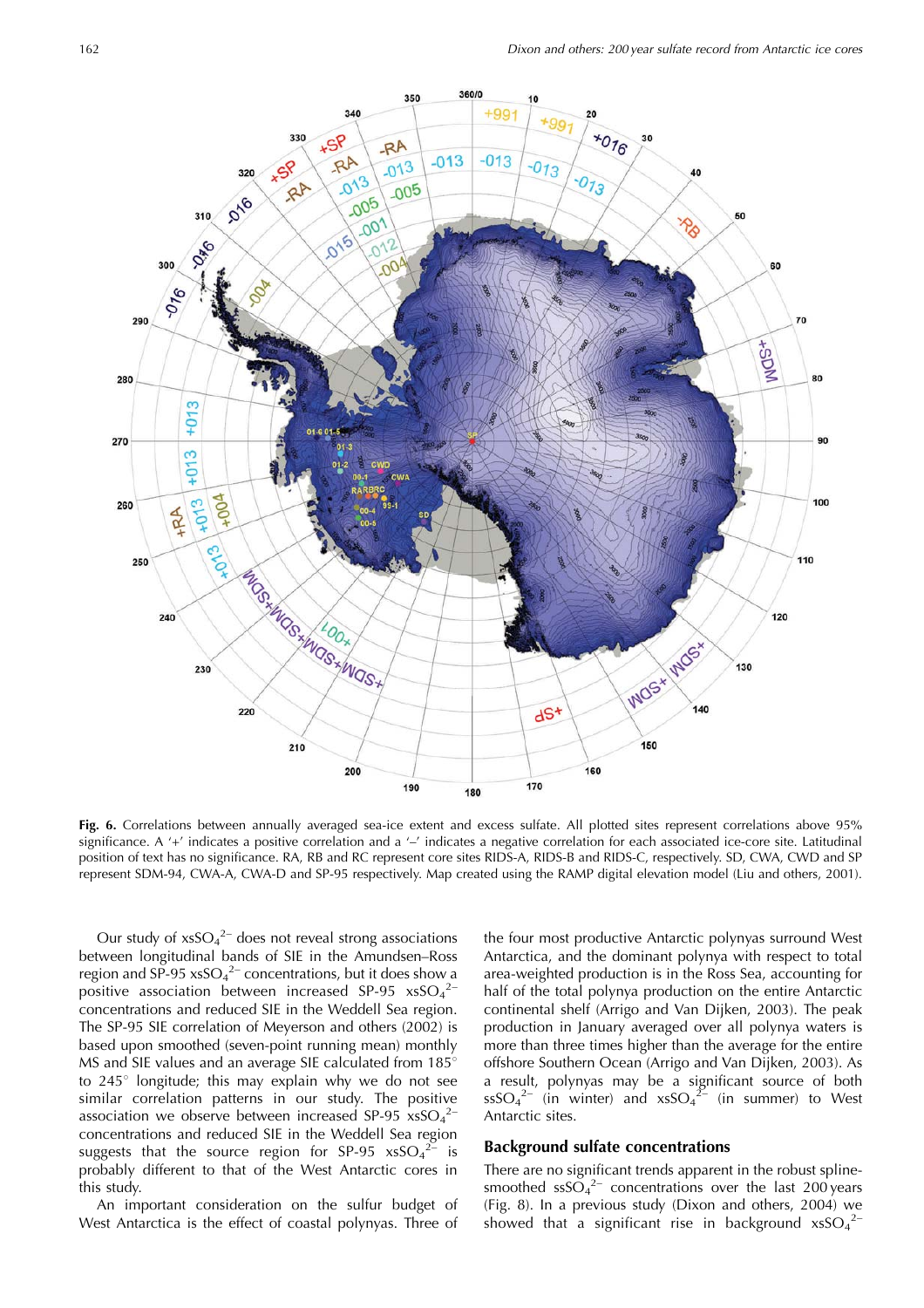

Fig. 7. Correlations between annually averaged sea-ice extent and sea-salt sulfate. For details see Figure 6 caption.

concentrations occurs from 1940 to the present at central West Antarctic ice-core sites (00-1, 00-4, 00-5, RIDS-A, RIDS-B and RIDS-C; Fig. 8). We argued that the rise could not be attributed to anthropogenic activities since it does not show up in all our high-elevation  $xsSO<sub>4</sub><sup>2-</sup>$  concentration records. Here we suggest that the 1940  $x$ sSO<sub>4</sub><sup>2-</sup> rise cannot be attributed to changes in sea-ice extent since  $x$ sSO<sub>4</sub><sup>2-</sup> concentrations at sites 00-5, RIDS-B and RIDS-C are not statistically related to SIE (in the Ross, Amundsen and Bellingshausen Seas) above 95% significance, and sites 00-1, 00-4 and RIDS-A are not related to SIE (in the Ross, Amundsen and Bellingshausen Seas) above 99% significance. Figures 6 and 7 show that the core sites displaying the strongest  $x\,s\,SO_4{}^{2-}$  association with SIE are SDM-94 and 01-3; conversely sites 00-4, RIDS-A and CWA-D display the strongest  $ssSO<sub>4</sub><sup>2-</sup>$  association with SIE. This suggests that central West Antarctica is not significantly affected by lowertropospheric coastal air masses during the summer months but is significantly affected by these air masses during the winter period.

A study by Kaspari and others (2004) shows that central West Antarctic precipitation is statistically linked to the midlow latitudes. This may suggest that the 1940 rise in  $x$ sSO<sub>4</sub><sup>2-</sup> is related to a change in production in the mid-low latitudes and/or increased transport from the mid-low latitudes to central West Antarctica.

## **CONCLUSIONS**

In this study, we present the  $\text{ssSO}_4^{2-}$  and  $\text{xsSO}_4^{2-}$  records from 16 sub-annually resolved ice cores from West Antarctica. There are several sources and transport pathways of  $\text{ssSO}_4{}^{2-}$  and  $\text{xsSO}_4{}^{2-}$  and these vary from site to site and can only be resolved from a multiple core study.

Linear correlations between SIE and the  $\text{ssSO}_4^{2-}$  and  $x$ sSO<sub>4</sub><sup>2-</sup> records from 15 of the cores in this study reveal that for several sites  $\frac{1}{2}$  concentrations are higher with<br>increased SIE, and  $x$ sSO<sub>4</sub><sup>2</sup> concentrations are higher when SIE is decreased. It is important to note that although our results demonstrate a strong association between SIE and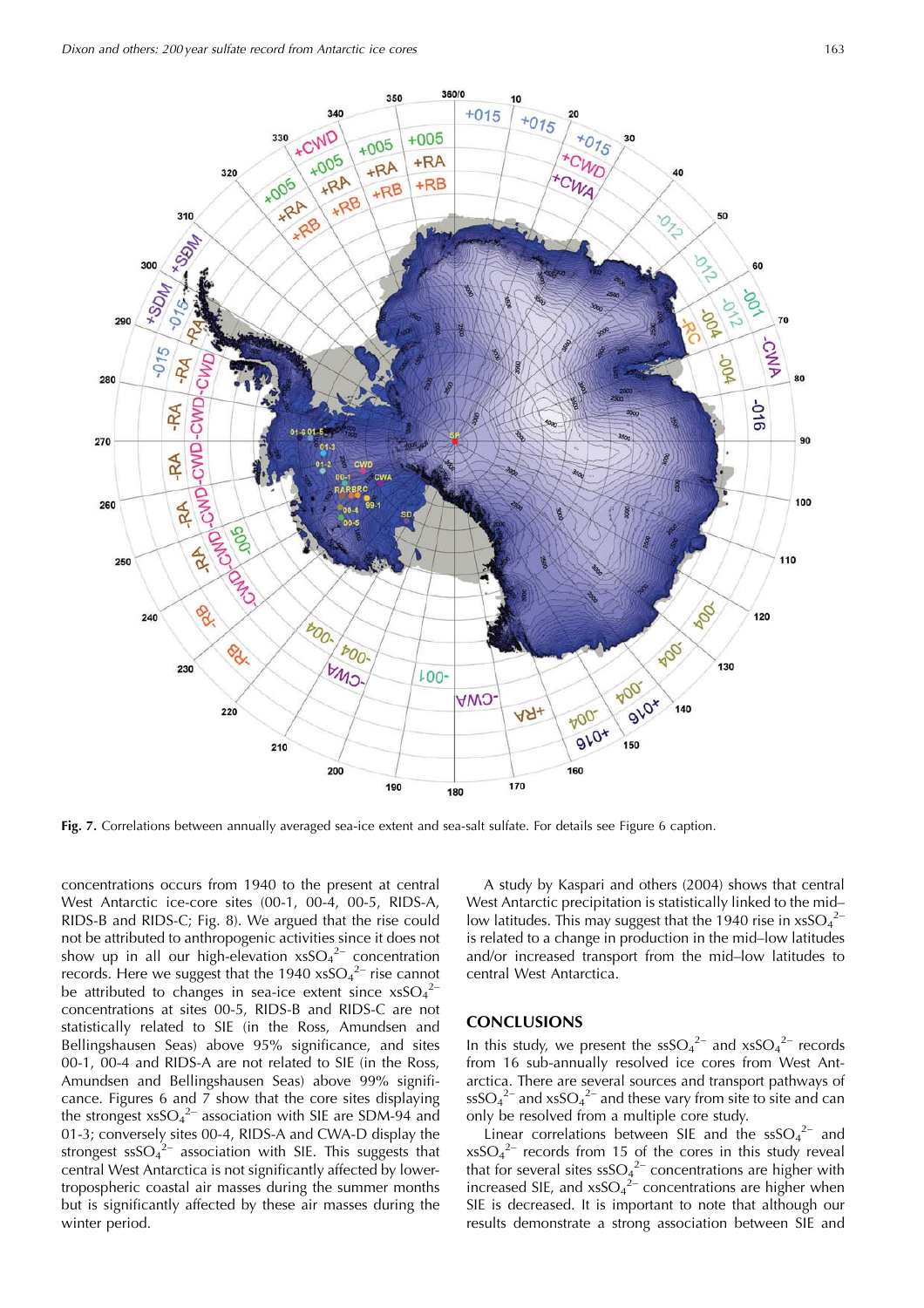

Fig. 8. Robust spline-smoothed annual excess sulfate (black) and sea-salt sulfate (red) concentrations for each ice core for the years 1800– 2002. All concentrations are in ppb. Note scale change from site to site.

 $SO_4^2$  concentrations in West Antarctica, they do not necessarily imply direct causal links. The two parameters (SIE and  $SO_4^2$ ) may be teleconnected to a third parameter that forces both simultaneously. Our  $SIE-ssSO<sub>4</sub><sup>2-</sup>$  association supports the concept that frost flower growth on sea ice may be an important source of  $ssSO<sub>4</sub><sup>2-</sup>$  aerosol to inland West Antarctic sites as noted by Rankin and others (2002) and Kaspari and others (2005). Conversely, our SIE $x$ sSO<sub>4</sub><sup>2-</sup> association suggests that during periods of decreased SIE in the Bellingshausen-Amundsen-Ross region, more  $x\,s\,s\,O_4^2$  is deposited in West Antarctica. This latter result does not agree with the results of previous studies that find a positive association between elevated MS concentrations and increased SIE (Welch and others, 1993; Curran and others, 2003) but it is consistent with the observations of Peel and others (1996) who find that extensive sea-ice cover tends to suppress emissions of DMS. The association between SIE and SP-95  $xSO<sub>4</sub><sup>2-</sup>$  in this study shows that the SP-95 site receives more  $x$ sSO<sub>4</sub><sup>2-</sup> when SIE in the Weddell region is decreased, the opposite relationship to our West Antarctic sites that receive more  $x\text{sSO}_4{}^{2-}$  when SIE in the Bellingshausen-Amundsen-Ross region is decreased.

The out-of-phase behavior between SIE in the Weddell region and the rest of Antarctica is a common pattern for Southern Ocean sea ice and is evident in our  $SIE-SO<sub>4</sub><sup>2</sup>$ associations. It is most likely related to the structure of the Antarctic dipole (Yuan and Martinson, 2001) and it highlights the strong links between Antarctic climate and the climate of the tropical and mid-latitude Southern Hemisphere. Yuan and Martinson (2000) found consistent and statistically significant teleconnection patterns linking Antarctic SIE variations (including an out-of-phase relationship between Pacific and Atlantic polar regions) to those of mid- and low-latitude climate that are verified by our study.

The 1940 rise in  $xsSO<sub>4</sub><sup>2-</sup>$  background concentrations in our central West Antarctic ice cores cannot be attributed to changes in SIE. The most likely explanation for this trend is an increase in  $x\,s{SO_4}^{2-}$  production in the mid-low latitudes around 1940 and/or an increase in transport efficiency from the mid-low latitudes to central West Antarctica at that time.

The influence of coastal polynyas on the West Antarctic  $SO_4^2$  budget is of utmost importance to the understanding and interpretation of ice-core records. Future work should focus on the associations between summer and winter polynya activity and the ssSO<sub>4</sub><sup>2-</sup> and xsSO<sub>4</sub><sup>2-</sup> time series in ice cores, particularly from western West Antarctica.

## **REFERENCES**

- Arrigo, K.R. and G.L. van Dijken. 2003. Phytoplankton dynamics within 37 Antarctic coastal polynya systems. J. Geophys. Res., 108(C8), 3271. (10.1029/2002JC001739.)
- Arrigo, K.R., D. Worthen, A. Schnell and M.P. Lizotte. 1998. Primary production in Southern Ocean waters. J. Geophys. Res.,  $103(C8)$ , 15,587-15,600.
- Bates, T.S., B.K. Lamb, A. Guenther, J. Dignon and R.E. Stoiber. 1992. Sulfur emissions to the atmosphere from natural sources. J. Atmos. Chem., 14(1-4), 315-337.
- Bergin, M.H., E.A. Meyerson, J.E. Dibb and P.A. Mayewski. 1998. Relationship between continuous aerosol measurements and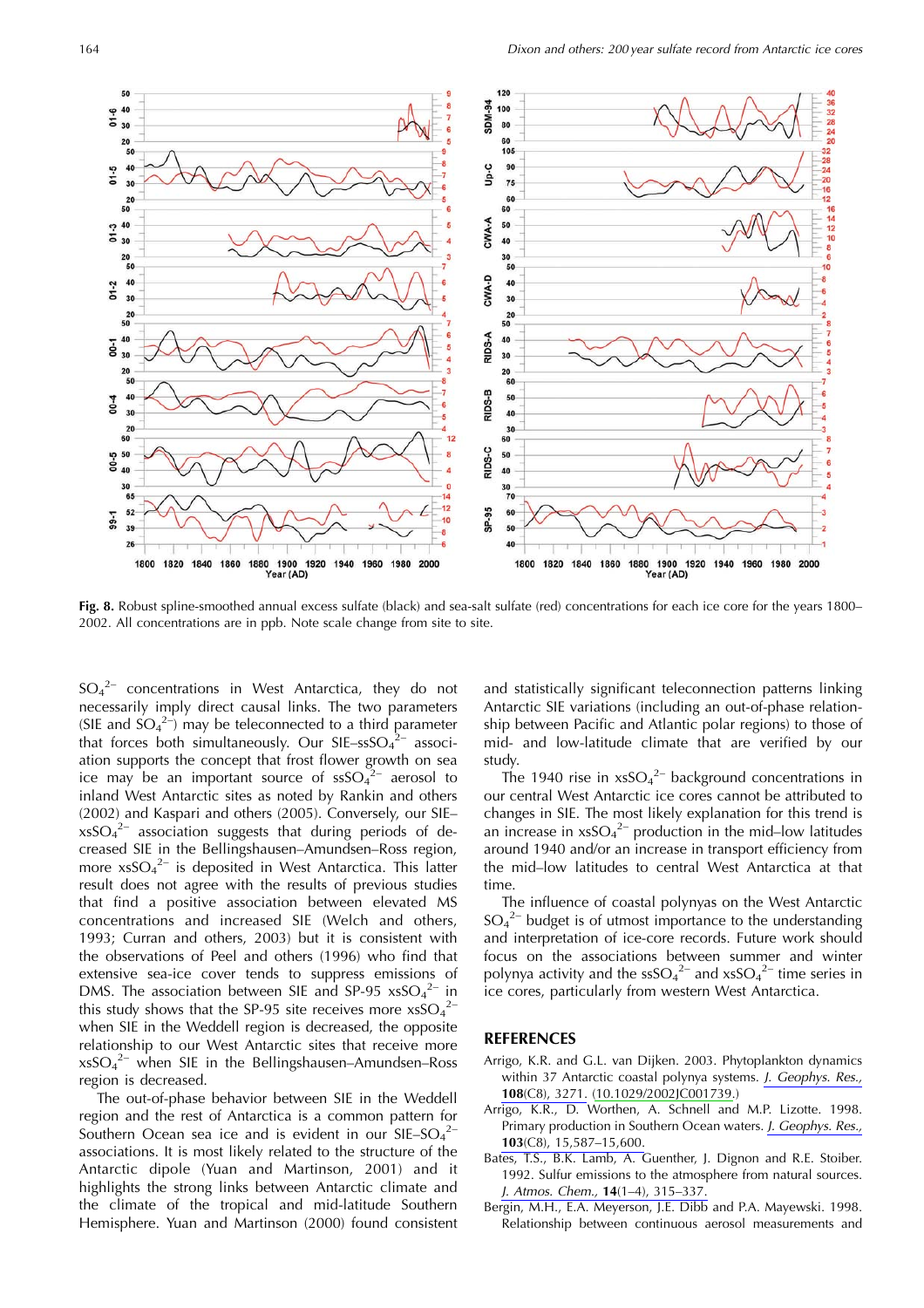firn core chemistry over a 10-year period at the South Pole. Geophys. Res. Lett., 25(8), 1189-1192.

- Berresheim, H., P.H. Wine and D.D. Davis. 1995. Sulfur in the atmosphere. In Singh, H.B., ed. Composition, chemistry and climate of the atmosphere. New York, Van Nostrand Reinhold,  $251 - 307$ .
- Bromwich, D.H., J.F. Carrasco and C.R. Stearns. 1992. Satellite observations of katabatic wind propagation for great distances across the Ross Ice Shelf. Mon. Weather Rev., 120(9), 1940-1949
- Buck, C.F., P.A. Mayewski, M.J. Spencer, S. Whitlow, M.S. Twickler and D. Barrett, 1992. Determination of major jons in snow and ice cores by ion chromatography. J. Chromatogr., 594(1-2),  $225 - 228$
- Carleton, A.M. 1992. Synoptic interactions between Antarctica and lower latitudes. Aust. Met. Mag., 40(3), 129-147.
- Charlson, R.J., J. Langner and H. Rohde. 1990. Sulfate aerosol and climate. Nature, 348(6296), 22.
- Cullather, R.I., D.H. Bromwich and M.L. van Woert. 1996. Interannual variations in Antarctic precipitation related to El-Niño-Southern Oscillation. J. Geophys. Res., 101(D14), 19.109-19.118.
- Curran, M.A.J., T.D. van Ommen and V. Morgan. 1998. Seasonal characteristics of the major ions in the high-accumulation Dome Summit South ice core, Law Dome, Antarctica. Ann. Glaciol., 27.385-390.
- Curran, M.A.J., T.D. van Ommen, V.I. Morgan, K.L. Phillips and A.S. Palmer. 2003. Ice core evidence for Antarctic sea ice decline since the 1950s. Science, 302(5648), 1203-1206.
- Dibb, J.E. and S.I. Whitlow. 1996. Recent climatic anomalies and their impact on snow chemistry at South Pole, 1987-1994. Geophys. Res. Lett., 23(10), 1115-1118.
- Dixon, D., P.A. Mayewski, S. Kaspari, S. Sneed and M. Handley. 2004. A 200-year sub-annual record of sulfate in West Antarctica from 16 ice cores. Ann. Glaciol., 39, 545-556.
- Guo, Z., D.H. Bromwich and J.J. Cassano. 2003. Evaluation of Polar MM5 simulations of Antarctic atmospheric circulation. Mon. Weather Rev., 131, 384-411.
- Hogan, A. 1997. A synthesis of warm air advection to the South Polar Plateau. J. Geophys. Res., 102(D12), 14,009-14,020.
- Holland, H.D. 1978. The chemistry of the atmosphere and oceans. New York, Wiley-Interscience.
- Jacka, T.H. 1983. A computer data base for Antarctic sea ice extent. **ANARE Research Notes 13.**
- Jouzel, J., L. Merlivat, J.R. Petit and C. Lorius. 1983. Climatic information over the last century deduced from a detailed isotopic record in the South Pole snow. J. Geophys. Res., 88(C4), 2693-2703.
- Kaspari, S. and 6 others. 2004. Climate variability in West Antarctica derived from annual accumulation rate records from ITASE firn/ice cores. Ann. Glaciol., 39, 585-594.
- Kaspari, S., P.A. Mayewski, D.A. Dixon, S.B. Sneed and M.J. Handley. 2005. Sources and transport pathways of marine aerosol species into West Antarctica. Ann. Glaciol., 41 (see paper in this volume).
- Kreutz, K.J. and P.A. Mayewski. 1999. Spatial variability of Antarctic surface snow glaciochemistry: implications for paleoatmospheric circulation reconstructions. Antarct. Sci., 11(1), 105–118.
- Kreutz, K.J., P.A. Mayewski, L.D. Meeker, M.S. Twickler, S.I. Whitlow and I.I. Pittalwala. 1997. Bipolar changes in atmospheric circulation during the Little Ice Age. Science, 277(5330), 1294-1296.
- Kreutz, K.J., P.A. Mayewski, L.D. Meeker, M.S. Twickler and S.I. Whitlow. 2000a. The effect of spatial and temporal accumulation rate variability in West Antarctica on soluble ion deposition. Geophys. Res. Lett., 27(16), 2517-2520.
- Kreutz, K.J., P.A. Mayewski, I.I. Pittalwala, L.D. Meeker, M.S. Twickler and S.I. Whitlow. 2000b. Sea level pressure variability in the Amundsen Sea region inferred from a West Antarctic glaciochemical record. J. Geophys. Res., 105(D3), 4047-4059.
- Legrand, M. 1997. Ice-core records of atmospheric sulfur. Philos. Trans. R. Soc. London, Ser. B, 352(1350), 241-250.
- Legrand, M. and R.J. Delmas. 1987. A 220-year continuous record of volcanic  $H_2SO_4$  in the Antarctic ice sheet. Nature, 327(6124), 671-676.
- Legrand, M. and P. Mayewski. 1997. Glaciochemistry of polar ice cores: a review. Rev. Geophys., 35(3), 219-243.
- Legrand, M. and D. Wagenbach. 1999. Impact of the Cerro Hudson and Pinatubo volcanic eruptions on the Antarctic air and snow chemistry. J. Geophys. Res., 104(D1), 1581-1596.
- Legrand, M., C. Feniet-Saigne, E.S. Saltzman and C. Germain. 1992. Spatial and temporal variations of methanesulfonic acid and non sea salt sulfate in Antarctic ice. J. Atmos. Chem.,  $14(1-4), 245-260.$
- Liu, H., K.C. Jezek, B. Li and Z. Zhao. 2001. RADARSAT Antarctic Mapping Project digital elevation model. Version 2. Boulder, CO, National Snow and Ice Data Center.
- Mayewski, P.A. and 11 others. 1995. An ice-core-based, Late Holocene history for the Transantarctic Mountains, Antarctica. In Elliot, D.H. and G.L. Blaisdell, eds. Contributions to Antarctic research IV. Washington, DC, American Geophysical Union, 33-45. (Antarctic Research Series 67.)
- Mayewski, P.A. and 10 others. 2004. A 700 year record of Southern Hemisphere extratropical climate variability. Ann. Glaciol., 39,  $127 - 132.$
- Meyerson, E.A., P.A. Mayewski, K.J. Kreutz, L.D. Meeker, S.I. Whitlow and M.S. Twickler. 2002. The polar expression of ENSO and sea-ice variability as recorded in a South Pole ice core. Ann. Glaciol., 35, 430-436.
- Minikin, A. and 7 others. 1998. Sulfur-containing species (sulfate and methanesulfonate) in coastal Antarctic aerosol and precipitation. J. Geophys. Res., 103(D9), 10,975-10,990.
- Mulvaney, R. and D.A. Peel. 1988. Anions and cations in ice cores from Dolleman Island and the Palmer Land plateau, Antarctic Peninsula. Ann. Glaciol., 10, 121-125.
- Mulvaney, R. and E.W. Wolff. 1994. Spatial variability of the major chemistry of the Antarctic ice sheet. Ann. Glaciol., 20, 440-447.
- O'Brien, S.R., P.A. Mayewski, L.D. Meeker, D.A. Meese, M.S. Twickler and S.I. Whitlow. 1995. Complexity of Holocene climate as reconstructed from a Greenland ice core. Science, 270(5244), 1962-1964.
- Peel, D.A., R. Mulvaney, E.C. Pasteur and C. Chenery. 1996. Climate changes in the Atlantic sector of Antarctica over the past 500 years from ice-core and other evidence. In Jones, P.D., R.S. Bradley and J. Jouzel, eds. Climatic variations and forcing mechanisms of the last 2000 years. Berlin, etc., Springer-Verlag, 243-262. (NATO ASI Series I: Global Environmental Change  $41.$ )
- Proposito, M. and 9 others. 2002. Chemical and isotopic snow variability along the 1998 ITASE traverse from Terra Nova Bay to Dome C, East Antarctica. Ann. Glaciol., 35, 187-194.
- Rankin, A.M., V. Auld and E.W. Wolff. 2000. Frost flowers as a source of fractionated sea salt aerosol in the polar regions. Geophys. Res. Lett., 27(21), 3469-3472.
- Rankin, A.M., E.W. Wolff and S. Martin. 2002. Frost flowers: implications for tropospheric chemistry and ice core interpretation. J. Geophys. Res., 107(D23), 4683. (10.1029/ 2002JD002492.)
- Richardson, C. 1976. Phase relationships in sea ice as a function of temperature. J. Glaciol., 17(77), 507-519.
- Shaw, G.E. 1982. On the residence time of the Antarctic ice sheet sulfate aerosol. J. Geophys. Res., 87(C6), 4309-4313.
- Simmonds, I. and T.H. Jacka. 1995. Relationships between the interannual variability of Antarctic sea ice and the Southern Oscillation. J. Climate, 8(3), 637-647.
- Wagenbach, D. 1996. Coastal Antarctica: atmospheric chemical composition and atmospheric transport. In Wolff, E.W. and R.C. Bales, eds. Chemical exchange between the atmosphere and polar snow. Berlin, etc., Springer-Verlag, 173-199. (NATO ASI Series I: Global Environmental Change 43.)